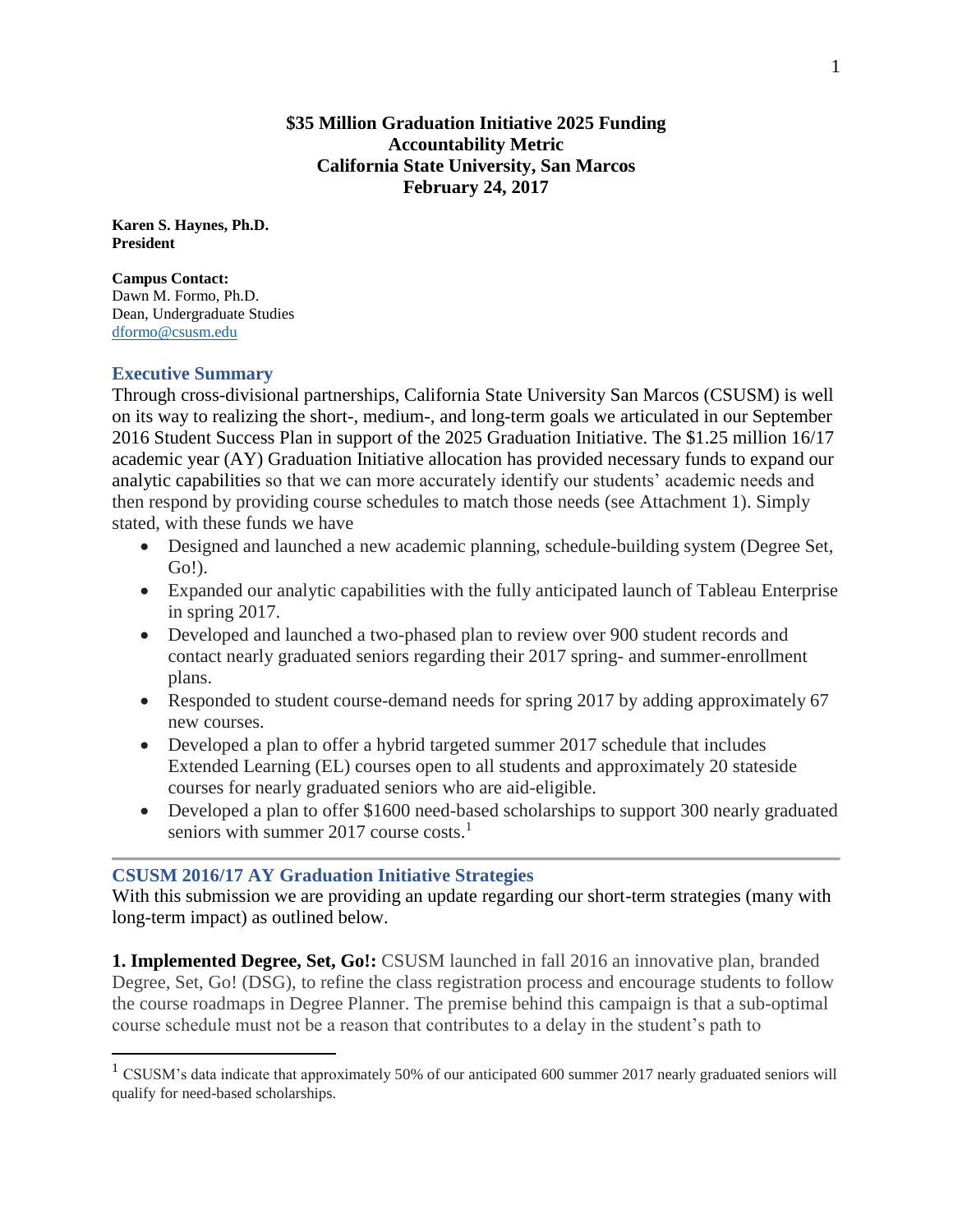graduation. This campaign, led by the office of the Vice Provost in partnership with Instructional & Information Technology Services (IITS), the Office of Communication, Student Affairs, Office of Undergraduate Studies (OUGS), all advising units, and all four colleges, kicked-off with an informational training event for staff in August. Promoting the use of advising and registration technologies, namely Degree Planner (CSUSM's branding of Smart Planner), and Schedule Assistant (CSUSM's branding of College Scheduler), students are encouraged to set their future academic plan with enough lead time to allow colleges and departments to set a course schedule that meets student demand. Once the course schedule is published, students construct a schedule that best fits with time restrictions the student might have independent of course offerings. A corollary goal to DSG is to assign instructional resources to colleges in a way to meet student demand. The university is in its second semester implementing this allocation model. $2$ 

The following steps have been taken on campus in relation to the above two goals:

- 1) Faculty in each degree program have built sample 120-unit academic plans (henceforth referred to as roadmaps). Where appropriate, roadmaps include requirement categories rather than specific courses and include pre-requisite structures and semesters of offerings for required courses (a sample roadmap for the major in Political Science is available at [http://www.csusm.edu/academic\\_programs/roadmaps/chabss/psci.html\)](http://www.csusm.edu/academic_programs/roadmaps/chabss/psci.html).
- 2) Roadmaps for majors and minors have been input into Degree Planner.
- 3) Degree Planner, Schedule Assistant, and registration are packaged and presented to the student into a unified advising and registration experience entitled Degree, Set, Go!: DEGREE is simple with Degree Planner; SET your schedule with Schedule Assistant, GO to your shopping cart and enroll.
- 4) Buy-in from all advising units has been secured.

 $\overline{a}$ 

- 5) DSG has been introduced as a module in all sections of our first-year seminar course, GEL, taken by approximately 90% studenof our incoming first-year population.
- 6) An incentive is being implemented that will reward students whose early plans significantly match the students' first-day-of class schedules.
- 7) A data analyst has been dedicated to build and produce the demand report by course, which results from students' Degree Planner pages (a sample report is available at [Course](https://csusm.box.com/s/hvjlpn4dks8g9g0mjdz1gg3t3ybsdezw)  [Demand Fall 2017 Final V2.0 SSCI 2-2-2016.xlsm \(open link\)](https://csusm.box.com/s/hvjlpn4dks8g9g0mjdz1gg3t3ybsdezw)
- 8) Department Chairs and coordinators are being trained on reading, analyzing, and using the student demand report to build their course schedules.
- 9) A timeline has been set to align all communications to students with the output of the degree planner demand report and the schedule build.

10) Measures have been set to monitor the progress of the initiative (see Attachment 2). Although it is too early to measure the effect of this initiative quantitatively, buy-in has been strong university-wide. The following data point is of interest: Before the beginning of the DSG campaign, 45 out of nearly 12,000 students had a schedule on the first day of classes that matched exactly the set of requirements indicated in their Degree Planner. The number of such students one semester into the campaign is nearly 1,500.

<sup>2</sup> Note this innovative plan was presented at the Winter 2017 American Association of State Colleges and Universities to resounding praise from CSU and non-CSU university leaders from across the country.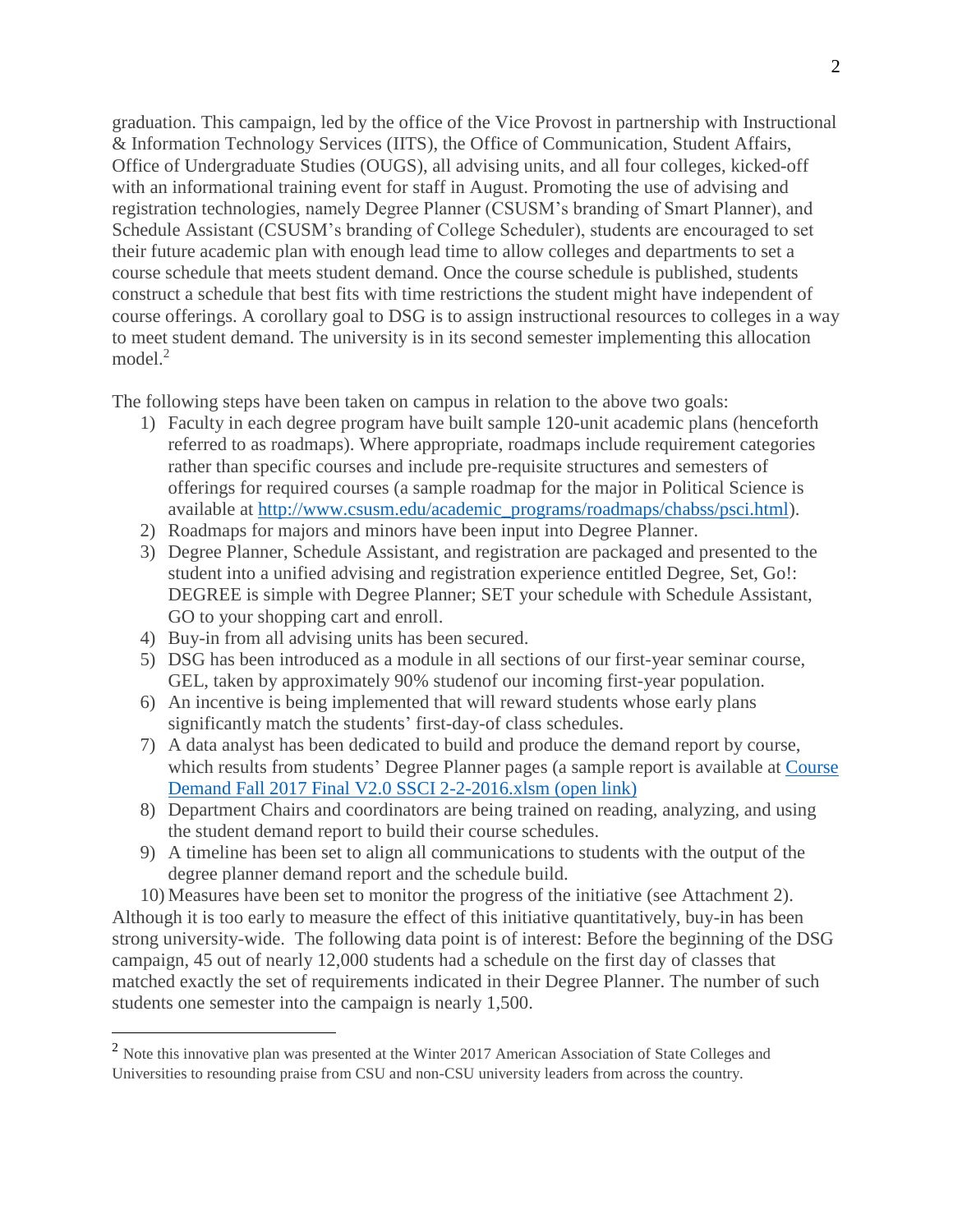**2. Facilitate Shifting Unit-Load Norms from 12 to 15:** Informed by CSUSM's Gradation Initiative Steering Committee's (GISC) review of national unit-load research and our own campus culture of unit-load, our campus has decided to design an initiative to shift the unit-load norm from12 units to 15 units per semester. As a point of context, two-thirds of CSUSM students start their second year with freshman status (i.e. fewer than 30 collegiate units completed). Very few students enroll in 15 units in the first term, including fully proficient students. Our typical student enrolls in approximately 12.5 units each semester (see Attachment 3).

To facilitate this culture shift, we are moving forward with three projects:

a. **CSUSM Unit-Load Research Project:** The Vice Provost, OUGS, and Institutional Planning & Analysis (IP&A) at CSUSM have launched an IRB-approved study to investigate how external commitments affect academic success for CSUSM students carrying specific academic workloads. Specifically, how does a full academic workload of 15 units affect the success of students who are committed (working, taking care of family, etc.) 30 or more hours a week, and how does a 15-unit load affect students who are not committed in such a way? In effect, we would like to recreate the tests used by Attewell and Monaghan  $(2016)^3$ , who found that full-time unit-loads of 15 units were beneficial for almost all students, with the exception of those working at least 30 hours a week. We hypothesize that a similar study at CSUSM will produce like results.

This CSUSM-based study is important because our campus has received very aggressive fouryear graduation rate goals from the Chancellor's Office (increase from 14% to 30% by 2025). Increasing student unit-loads has been identified as a pathway to achieving that goal. Confirming our hypothesis could help us challenge campus norms that incoming freshmen should take 12 units as opposed to 15, a norm which has arisen due to the assumption that students should start more slowly--an assumption also challenged in the literature (Attewell, Heil, & Reisel, 2012<sup>4</sup>; Szafran, 2001<sup>5</sup>).

We conducted the survey in fall 2016 and are currently studying the results.

 $\overline{a}$ 

b. **Unit-load Steering Committee:** This cross-divisional steering committee is working together to identify institutional barriers that may inhibit increased unit loads. The result of this work combined with the findings from the Unit-Load Research Project will inform the campus campaign to change the culture, messaging and expectations regarding students' unit loads. The campaign will launch in fall 2017.

<sup>3</sup> Attewell, P., & Monaghan, D. (2016). How Many Credits Should an Undergraduate Take? Research in Higher Education, 1-32.

 $<sup>4</sup>$  Attewell, P., Heil, S., & Reisel, L. (2012). What is academic momentum? And does it matter? Educational</sup> Evaluation and Policy Analysis, 34(1), 27-44.

 $<sup>5</sup>$  Szafran, R. F. (2001). The effect of academic load on success for new college students: Is lighter better? Research</sup> in Higher Education, 42(1), 27-50.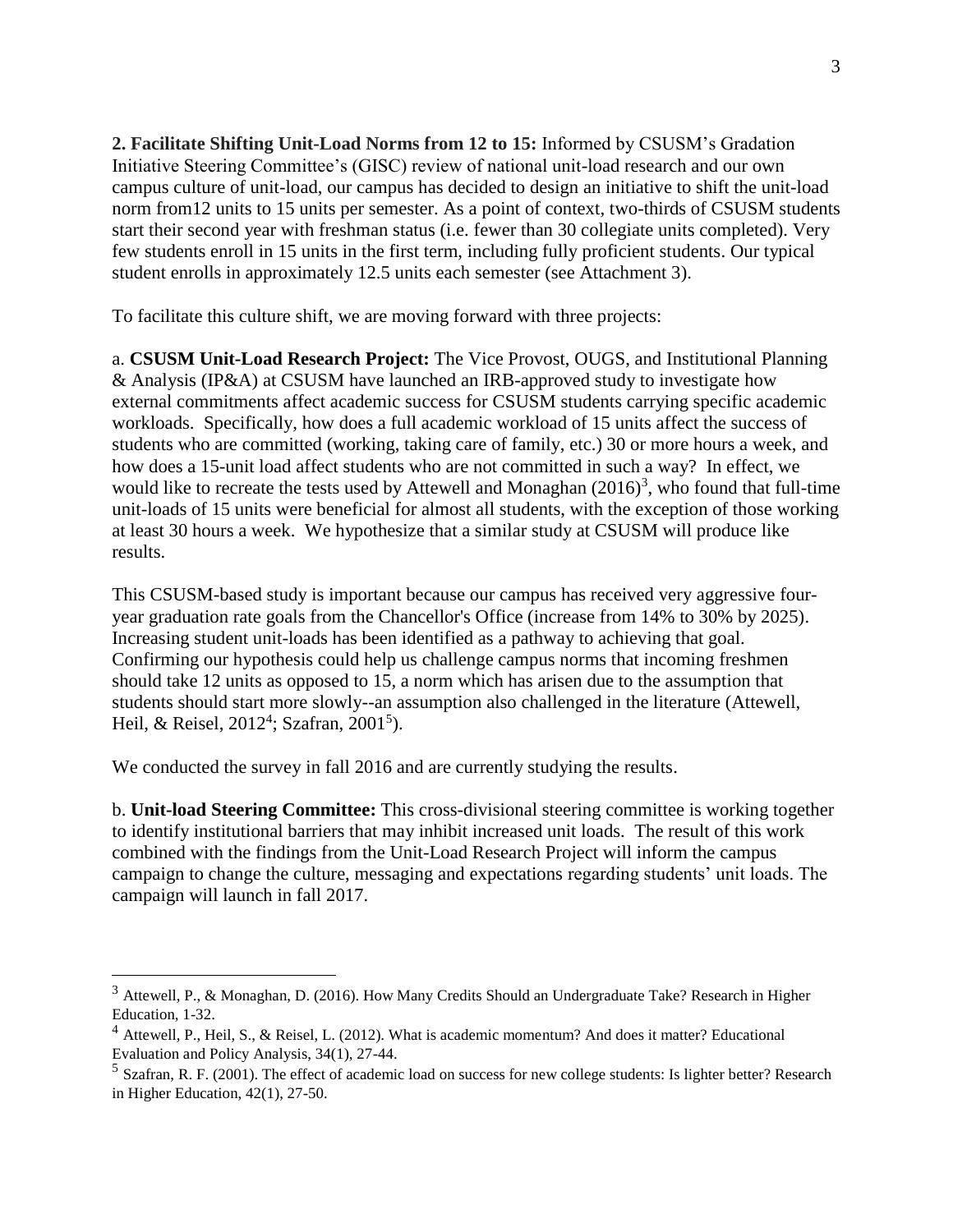c. **Degree Planner Default:** As we move forward with the unit-load research and campaign, we have also set the Degree Planner default at 15-units. Student can adjust the default, and in doing so, they will see visually that a 12-unit per semester plan will require five years of college. This simple visualization is serving an important educational piece. At the same time, for most of our students, a 5 year plan complements their work and family commitments.

## **3. Facilitate Graduation for Nearly Graduated Seniors—CSUSM Senior Success Project**

**for 4.5 and 2.5 Seniors:** Utilizing analytics, we have identified nearly graduated seniors with special attention paid to 4.5 and 2.5 seniors who, with careful advising for spring and summer 2017, could graduate by summer 2017. To do our best in reaching all nearly graduated seniors and aware that data are dynamic, we developed a two-phased project as detailed below. Note: in our 2016 Student Success Plan, we anticipated piloting a graduation advisor model. Given the tight-schedule for the 4.5/2.5 project, we have not yet piloted such a model. Instead, OUGS, in partnership with IITS, IP&A, all of the colleges and advising units, is leading the Senior Success Project.

# **a. Senior Success Phase I—Outreach to Nearly Graduated Seniors and Free Elective**

**Intervention:** Between late December and early January we accomplished the following with the goal of identifying students requiring free electives:

- 1. Used analytics to review over 900 student records; assuming successful completion of the Spring 2017 semester, these students would need to complete fewer than 7 units to graduate.
- 2. Reviewed these students' records to verify their individual needs.
- 3. Studied the needs looking for themes.
- 4. Executed a targeted intervention for 51 students who needed 1- or 2-units of free electives by working in partnership with the College of Humanities, Arts, Behavioral and Social Sciences (CHABSS) to offer their variable unit *Career Readiness* course.
- 5. Contacted over 700 nearly graduated seniors to encourage them to review their spring 2017 schedules to make adjustments as needed to facilitate graduation.

b. **Senior Success Phase II:** As of the start of the Spring 2017 term, we are well into Phase II, which focuses on students who, after the Spring 2017 semester will have six or fewer course requirements to complete their degrees. OUGS is working in partnership with the Vice-Provost's office, IP&A, IITS, all four colleges, and all advising units plus Financial Aid and Extended Learning to identify possible pathways to graduation by Summer 2017.

Our analytics indicate that 567 students fit into the requirements for Phase II: 147 from the College of Education Health and Human Services (CEHHS), 288 from CHABSS, 76 from College of Business Administration (CoBA), and 56 from the College of Science and Mathematics (CSM). We have developed a detailed plan in partnership with the units listed above to ensure a hybrid summer schedule that includes courses offered via Extended Learning and a stateside schedule that meets the needs of as many nearly graduated seniors as possible. We are also working closely with departments to ask that they review the academic needs of their nearly graduated seniors based on the data we provide with the goal of providing academic solutions for as many students as possible. In partnership with Financial Aid, we will ensure that nearly graduated seniors who are eligible for need-based summer scholarships receive them. Phase II is a carefully choreographed series of tasks that we believe will positively support our students' graduation needs.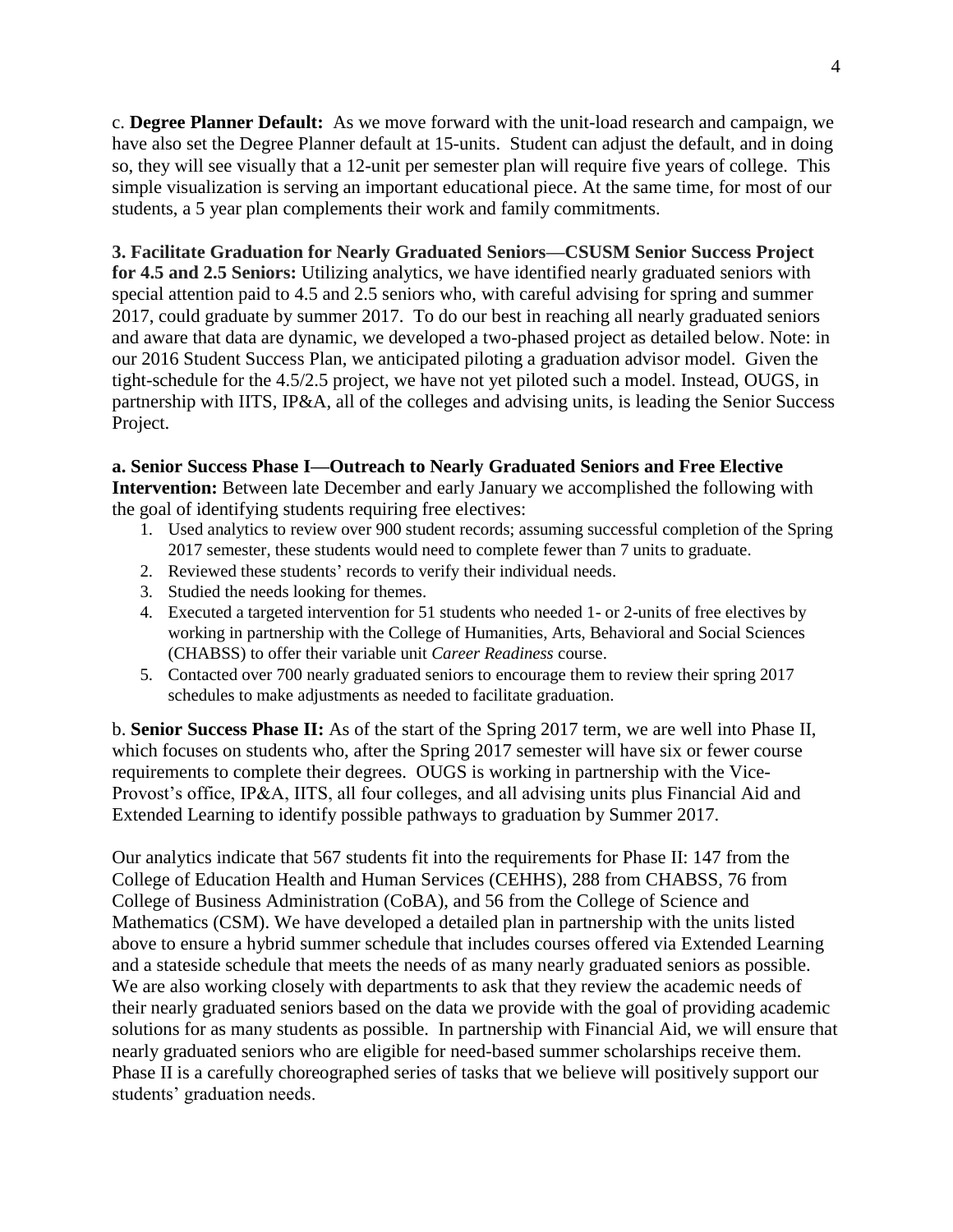**4. Expand Analytic Capabilities– Tableau Enterprise:** After piloting Tableau software for over a year within the IP&A and Business Intelligence (BI) teams, CSUSM has used Graduation Initiative 2025 and eAdvising funds to purchase an enterprise-wide server license that will enable campus-wide deployment of this software. CSUSM has also increased the number of licenses for Tableau Desktop (developer) software up to 30 seats with the goal of empowering self-service analytics. Although several Tableau dashboards have been created, the target audiences have not been able to view these reports because they lack access to the Tableau Server. The newly purchased Enterprise license will be integral to the campus's vision for decision support and will substantially augment the campus's capacity for data integration, analysis, reporting, and dissemination. Public-facing dashboards displaying student enrollment, application, and retention data are targeted for release in Spring 2017, with additional dashboards in the works to examine course demand, unit-load patterns, course completion rates (DFWs), high-impact practices, and key student-level information that may offer opportunities for intrusive advising.

**5. Strengthen Course Availability:** Two key initiatives are improving course availability—the DSG initiative as explained earlier and the Student Access Initiative described below.

**a. Degree, Set, Go!:** CSUSM is transitioning from a schedule-building process based on historical patterns and proportional, incremental distribution of growth resources to a process that is informed by analytics. The DSG campaign is contributing to timely data that informs our schedule-building process. With data from the Course Demand Report, this spring we added 67 courses. We will continue to improve course availability adding courses as data demand and funding provide.

b. **Student Access Initiative:** In addition to data-informed schedule-building, it is important to note that in fall 2016, we redesigned our course schedule calendar. We increased the number of course sections offered by modifying our course schedule. Notably, this initiative, which increased the number of MWF sections was endorsed by both Associated Students Inc. (ASI) and the Academic Senate.

**6. Academic Success Center:** Funding received from the Governor's Innovation Award was used to develop our Academic Success Center. Opened in October 2016, this center, led by OUGS, provides academic coaching and discipline-based academic interventions. In phase I, the four staff in this center have launched three programs in Spring 2017: a) academic coaching for all students with a particular focus on outreach to sophomores whose GPA has dropped by .375 in one semester but whose GPA is at 2.2 or above, b) academic coaching targeted towards firstyear students enrolled in our award-winning first-year seminar with the goal of transitioning them successfully into their sophomore year; c) data-informed academic support programing for undeclared students and for students enrolled in math, science, arts, humanities, and social and behavioral science courses. These programs are being designed collaboratively by five faculty liaisons and the four ASC staff and will complement CSUSM's long-running high-impact practices.